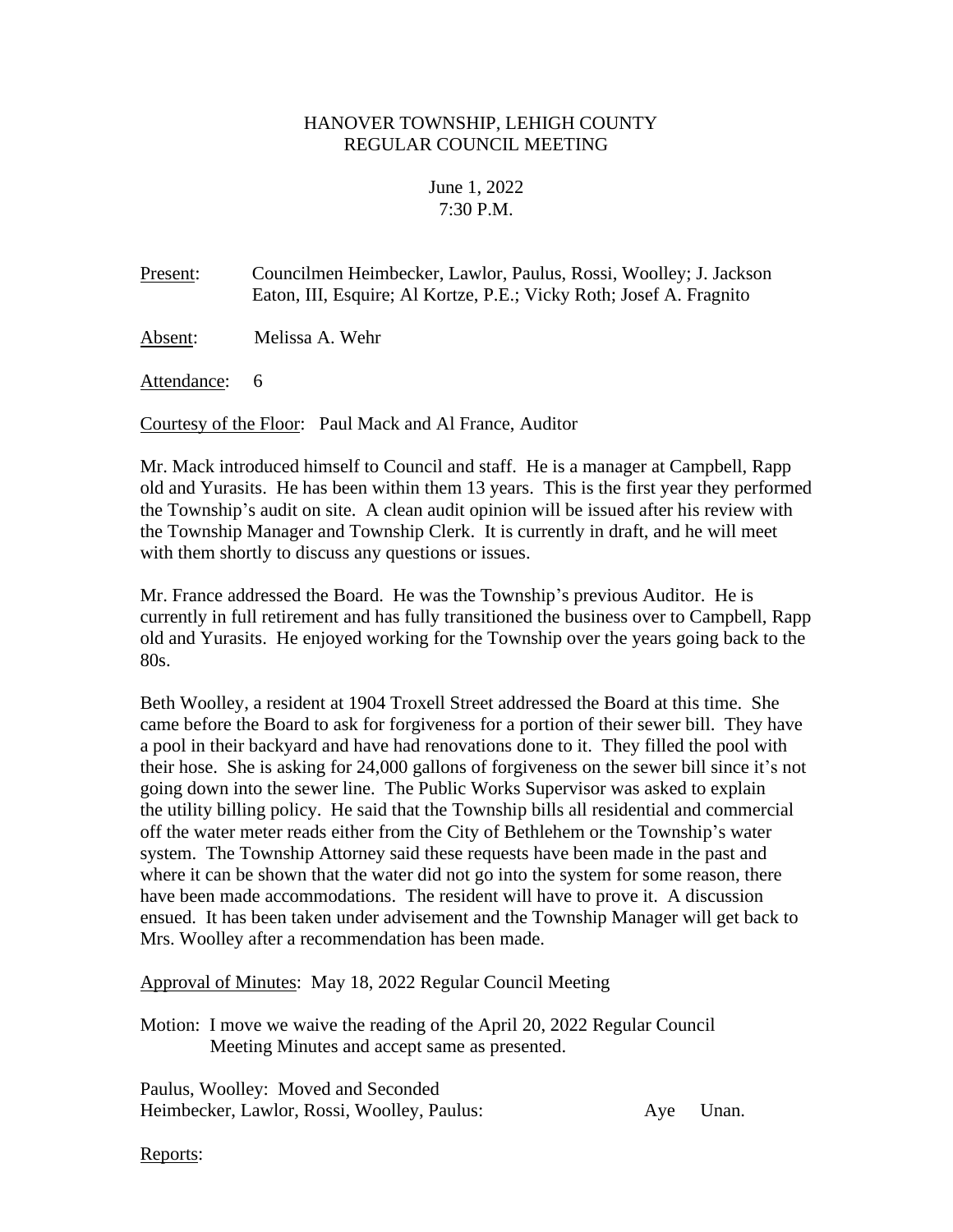- 1. Vicky Roth Township Clerk For Township Manager
	- 1. No report.

One of the Council members asked if any work has been started with the proposed restroom over at Sherwood Park. The Public Works Supervisor stated we have preliminary plans for the project, but nothing has been started mainly due to the cost. The Recreation Commission felt it was not worth continuing the project.

- 2. Al Kortze, P.E. Township Engineer
	- 1. The basketball court up at Chestnut Grove Park is under construction. They are planning to do the finish wearing surface tomorrow. It will then have to sit awhile before they put the color system on. In the interim, they will be setting the posts which need to be set before the color system is added.
	- 2. At the last meeting, Council asked if there was going to be any kind of notification regarding the water replacement in the Sherwood Street area. I spoke to the City of Bethlehem and whether they or their contractor will provide some advance warning as to when the water line project is going to commence and will inform residents and the Township of any interruption in service.
- 3. J. Jackson Eaton, III, Esquire Township Attorney
	- 1. No report.
- 4. Treasurer's Report (Written)

Motion: I move we accept the computer printouts dated June 1, 2022, for the General Fund Account, Capital Reserve Account, Escrow Account, Liquid Fuels Account, Sewer Account and Water Account subject to audit.

Paulus, Lawlor: Moved and Seconded Heimbecker, Lawlor, Rossi, Woolley, Paulus: Aye Unan.

## Unfinished Business: None.

## New Business:

1. Community Days Insurance (Vote)

The Township Clerk informed the Board that the stand-alone insurance policy cost for this event would be \$750 with a \$1,000,000 coverage with a \$2,000,000 aggregate coverage. The Township would also insist that any vendors at the event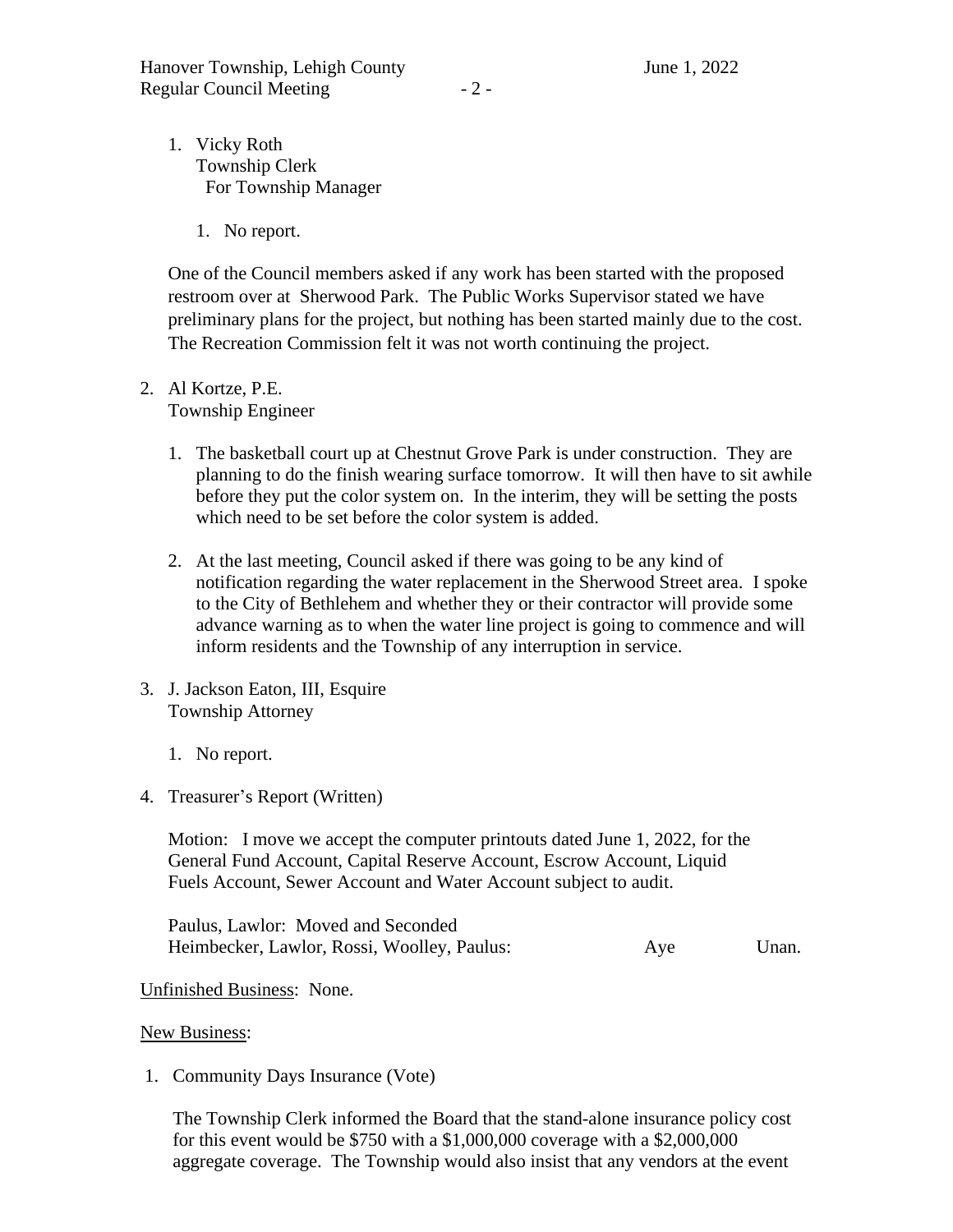must provide insurance coverage to the Township and list the Township as Additional Insured. The \$750 insurance policy cost would be through sponsorship and at no cost to the Township. A discussion ensued. This will be tabled until the Township Attorney and Manager do further research into the policy.

Liz Rosencrans, Trail Stewardship Manager for the D&L Trail commented that they go to a number of community nights out very similar to this. Most of the time, EMS, police and/or fire companies set up at these events and the kids love to see the trucks.

Resolution No. 2022-36, A Resolution Requesting a Multimodal Transportation Fund Grant from the Commonwealth Financing Authority (Vote)

Liz Rosencrans with the D&L Trail gave some background on this project. She gave the Board and staff a handout that outlines what is required for the grant. The Township Manager asked Ms. Rosencrans to assist in putting together the application which they are happy to do. This project is to help develop a trail from Hanover Township Canal Park South to the municipal border with the City of Allentown. It also includes sprucing up the existing trail that is within the park up to the Catasauqua Borough. This Grant is through the Community and Economic Development, the Commonwealth Financing Authority that typically funds trail projects, sidewalk beautification, etc. This year there is no match and does not require to have any monies to match it and expires at the end of 2022. There is no cost for the application since D&L is assisting on putting the grant together except for a \$100 application fee. This Resolution is the total cost of sprucing up the existing trail and the new trail, as well as the crossing of Dauphin Street and a link to St. Luke's campus. The Township has two good end points, Canal Park and a business campus. This Grant is only for this municipality. A discussion ensued. The Township Attorney asked what type of signalization is being planned for the connection of the St. Luke's trail and the D&L trail. Ms. Rosencrans pointed out on Sheet 3 on the plan before the Board is the crossing of Dauphin Street which calls out a crosswalk and an RRFB which is a Rapid Rectangular Flashing Beacon which are trail crossings that everyone sees which is not a full signalized crossing, but has the walking man sign and lights set up which can be just two posts on either side of the road. A person presses a button and they flash rapidly or it can be set up where it's a full arm across the street almost as if it would hold a regular traffic signal, but has more lights up there. This can all be decided down the line with meetings with PennDOT. The study is concept only. The Grant is for the Township to do engineering, which could be with the Township Engineer or can be put out for bid and then it becomes primarily construction. The Grant basically designs it and builds it.

Motion: I recommend that Council adopt Resolution No. 2022-36, A Resolution Requesting a Multimodal Transportation Fund Grant from the Commonwealth Financing Authority as presented.

| Heimbecker, Lawlor: Moved and Seconded      |     |       |
|---------------------------------------------|-----|-------|
| Heimbecker, Lawlor, Rossi, Woolley, Paulus: | Aye | Unan. |